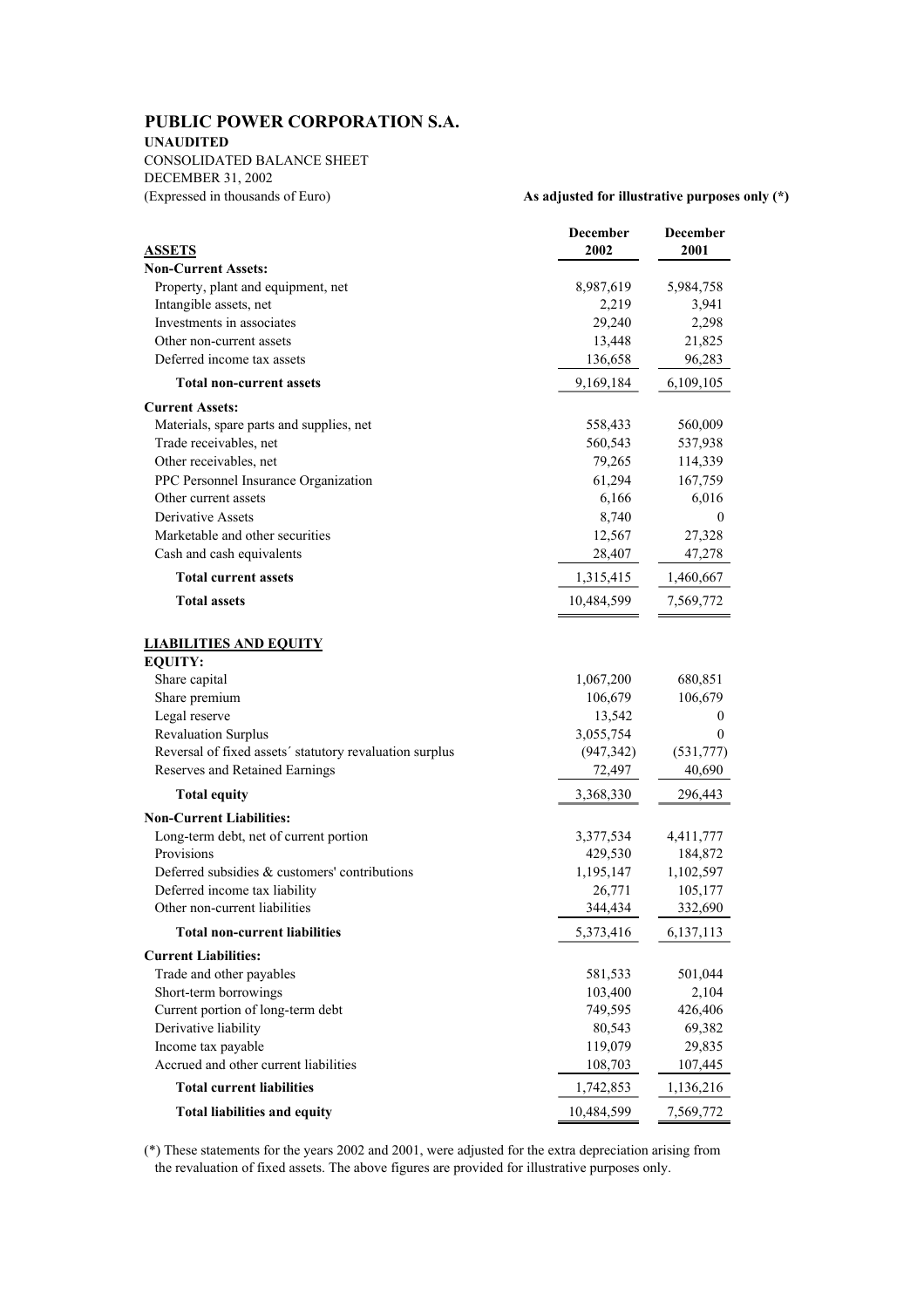## **PUBLIC POWER CORPORATION S.A.**

## **UNAUDITED**

CONSOLIDATED INCOME STATEMENT FOR THE YEAR ENDED DECEMBER 31, 2002 (Expressed in thousands of Euro - except per share data)

|                                       | 2002        | 2001        |
|---------------------------------------|-------------|-------------|
| <b>REVENUES:</b>                      |             |             |
| Revenue from energy sales             | 3,318,430   | 3,052,957   |
| Other                                 | 102,276     | 38,430      |
|                                       | 3,420,706   | 3,091,387   |
| <b>EXPENSES:</b>                      |             |             |
| Payroll cost                          | 767,445     | 731,034     |
| Lignite                               | 428,812     | 432,589     |
| Liquid fuel                           | 456,392     | 435,090     |
| Natural gas                           | 272,650     | 314,163     |
| Depreciation & amortization           | 466,047     | 444,716     |
| Energy purchases                      | 149,345     | 122,988     |
| Materials and consumables             | 72,357      | 69,382      |
| Transmission system usage             | 69,063      | 8,147       |
| Utilities & maintenance               | 64,479      | 65,450      |
| Third party fees                      | 15,668      | 23,648      |
| Taxes and duties                      | 22,516      | 21,092      |
| Provision for risks                   | 32,533      | 10,271      |
| Provision for slow-moving materials   | 13,947      | 10,227      |
| Provision for doubtful accounts       | 27,122      | 8,875       |
| Other expenses                        | 57,393      | 48,053      |
| <b>PROFIT FROM OPERATIONS</b>         | 504,937     | 345,662     |
| Financial income (expenses), net      | (215,370)   | (248,930)   |
| Foreign currency gains/ (losses), net | 43,434      | 7,686       |
| Other income/ (expense), net          | 14,622      | 31,351      |
| <b>PROFIT BEFORE TAX</b>              | 347,623     | 135,769     |
| Provision for income taxes            | (128,621)   | (49, 827)   |
| <b>PROFIT AFTER TAX</b>               | 219,002     | 85,942      |
| Earnings per share, basic and diluted | 0.94        | 0.39        |
| Weighted average number of shares     | 232,000,000 | 220,657,534 |
| <b>EBITDA</b>                         | 1,027,849   | 869,044     |

**As adjusted for illustrative purposes only (\*)**

(\*) These statements for the years 2002 and 2001, were adjusted for the extra depreciation arising from Cthe revaluation of fixed assets. The above figures are provided for illustrative purposes only.